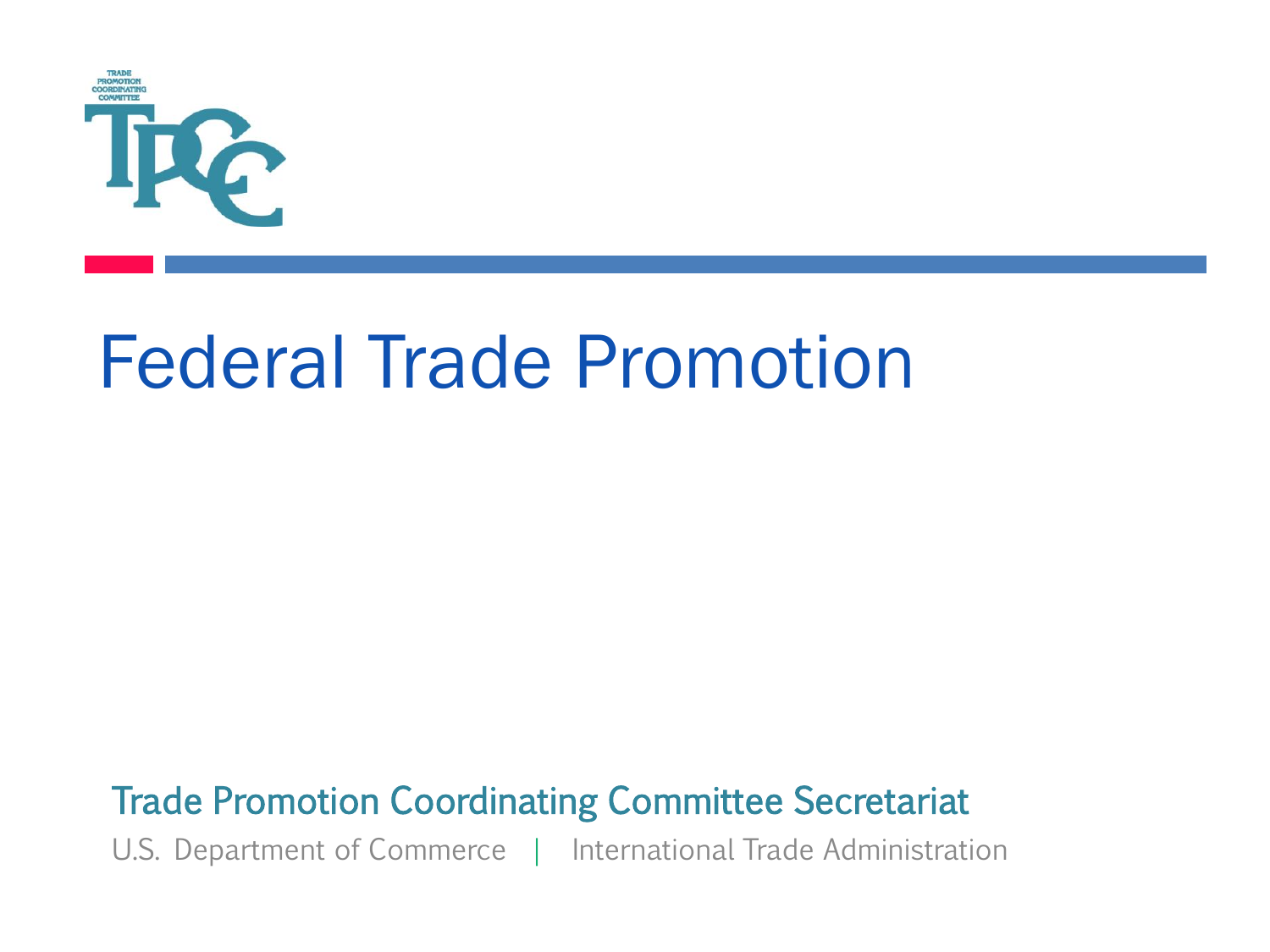

- $\blacksquare$  The imperative to go global and challenges U.S. companies face
- **Example 2** Federal trade promotion coordination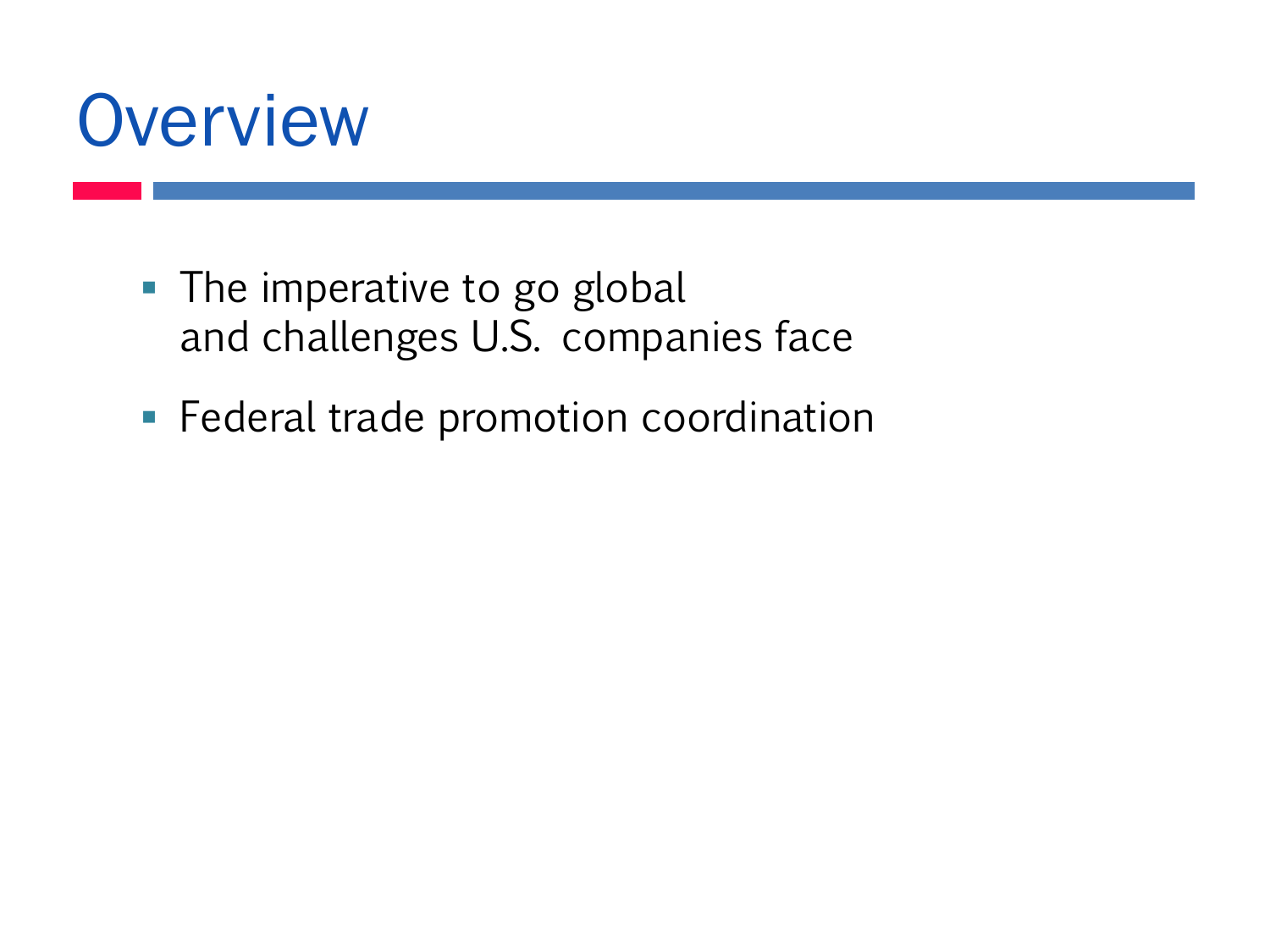# The international imperative

- Online sales and e-commerce platforms
- Global middle class growth
- U.S. trade agreements and policies unlocking new opportunities worldwide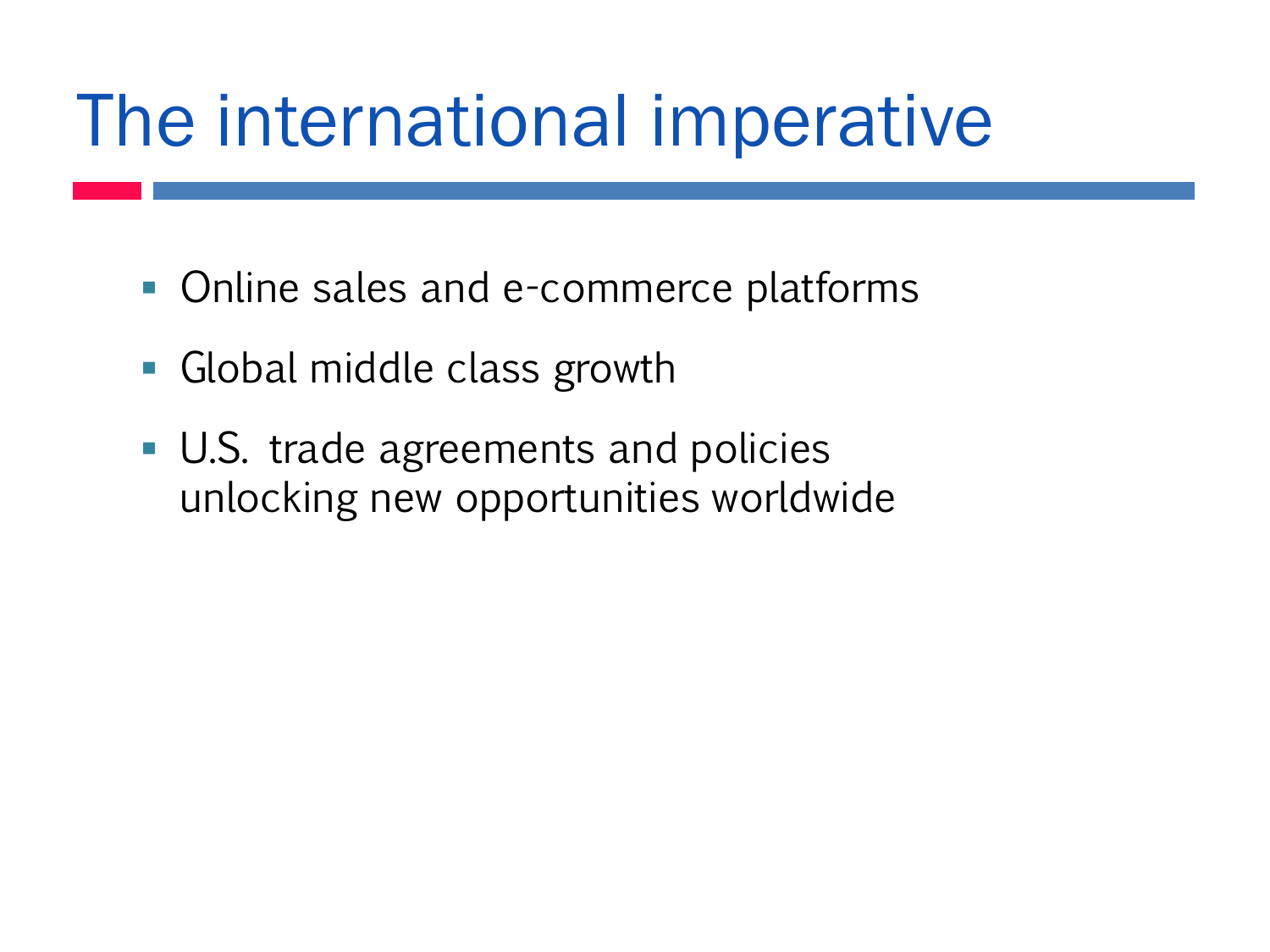## Why export? Why support exporters?

- **Firm-level perspectives:** 
	- U.S. goods and services are in **high demand**  the gold standard of innovation, quality, and safety
	- More than 95% of the world's consumers live outside of the United **States**
	- More than 80% of the world's purchasing power is located outside of the United States
- Policymaking and program perspectives:
	- Exporters are more competitive
		- They can pay wages 13-18% higher than other firms
		- They are 8.5% less likely to go out of business
	- Smaller firms are more resource-constrained than larger companies, particularly when it comes to international expansion.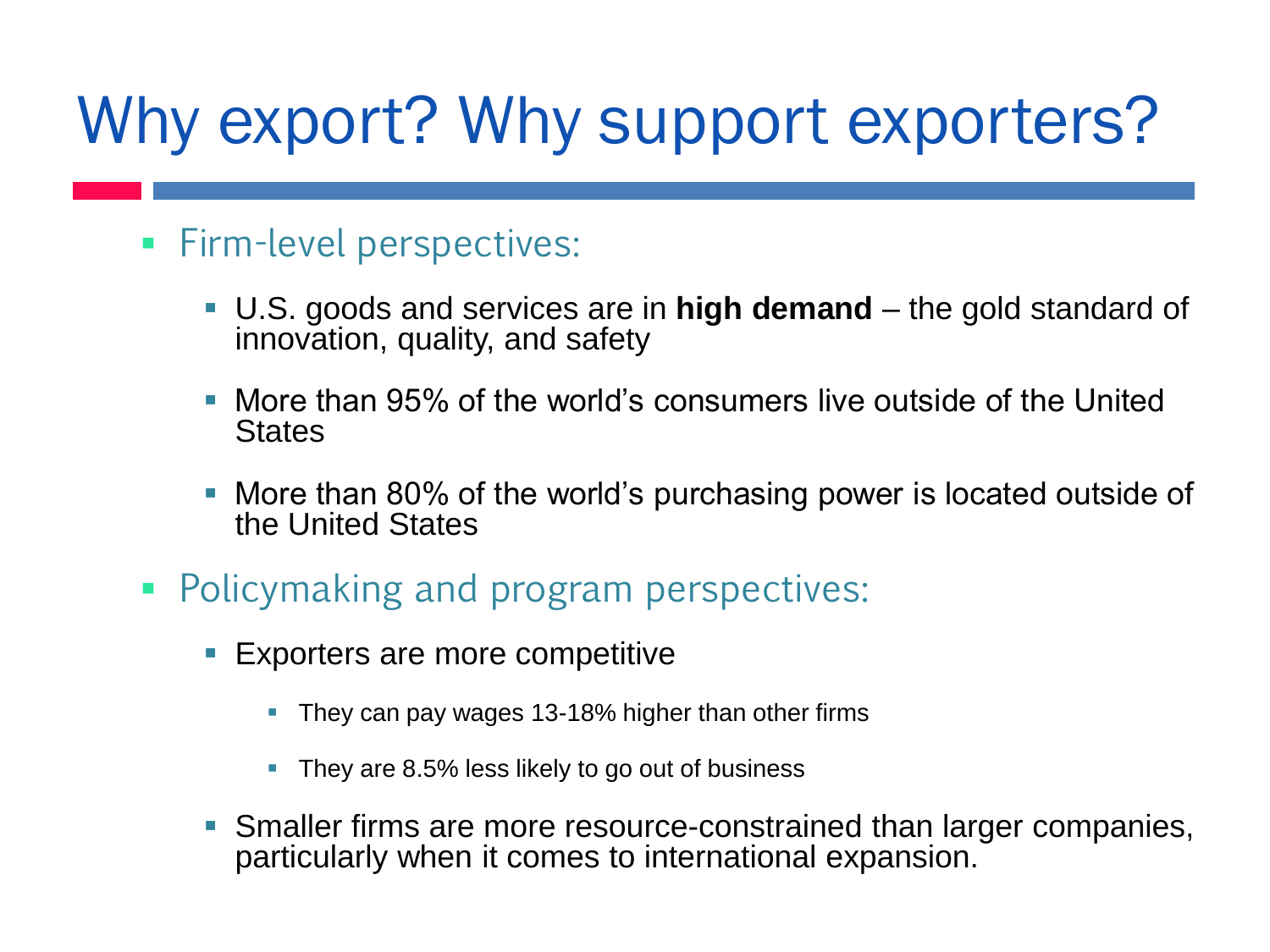## Challenges to increasing U.S. exports & number of exporting companies

**Less than 5 percent** of U.S. companies export.

More than half of those sell to **only ONE market.**

- Price fluctuations, particularly with commodities
- **Most U.S. businesses are unaware trade assistance exists**, much less from the U.S. government
- Many businesses do not know where to start – the process seems too complicated
- $\blacksquare$  Fear of the unknown
- Emergence of regulatory and standardsbased barriers in overseas markets
- New issues in digital trade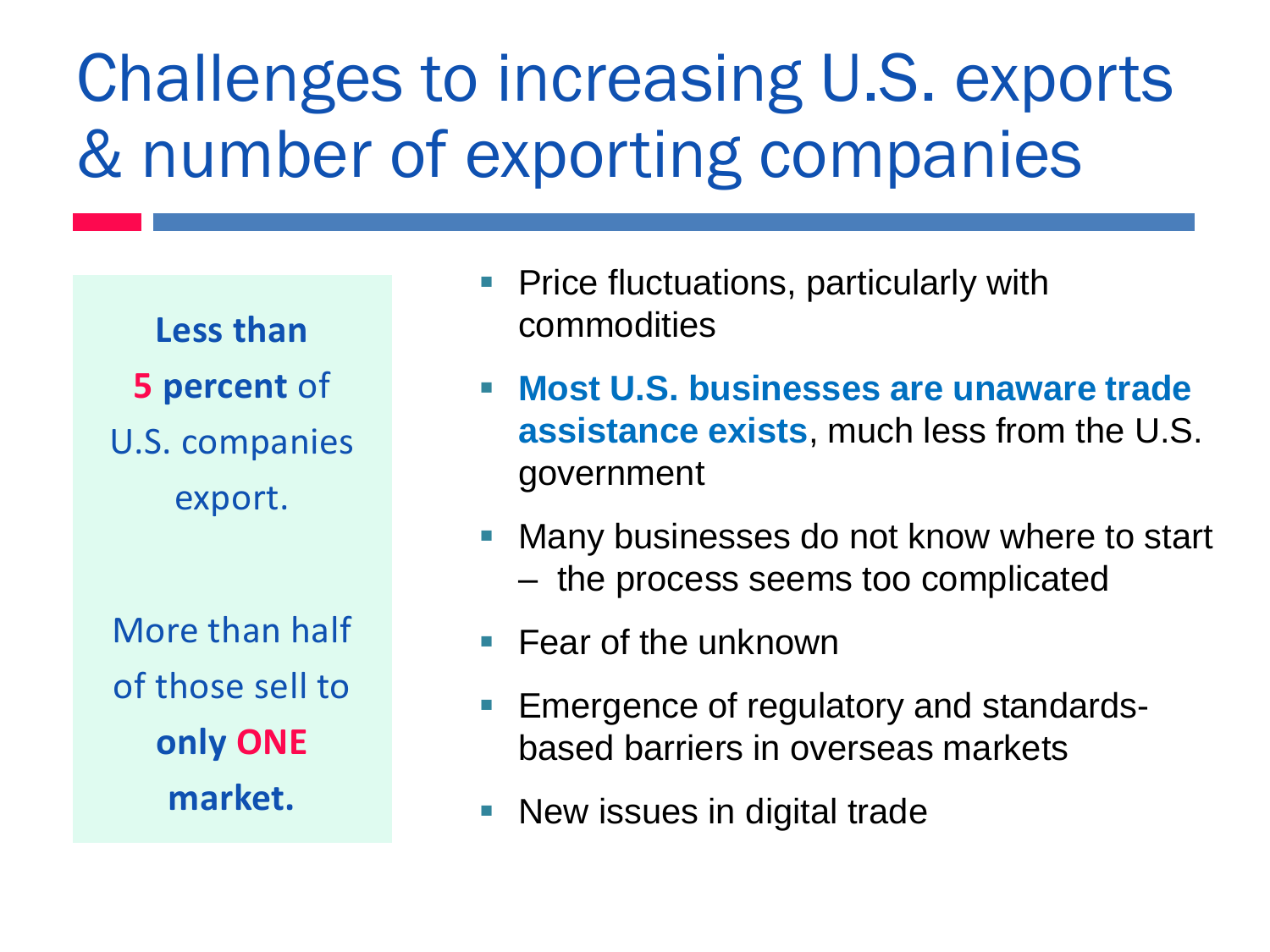#### Trade assistance is increasingly important

- Clients are highly likely to recommend U.S. gov't assistance
	- Marketing & planning assistance (including meeting foreign buyers and partners)
	- **Export Mechanics & Compliance**
	- Commercial Diplomacy
	- **Export Financing Products**
- **U.S. businesses use our services to:** 
	- Increase or retain sales
	- Export to a new market
	- Overcome a barrier to trade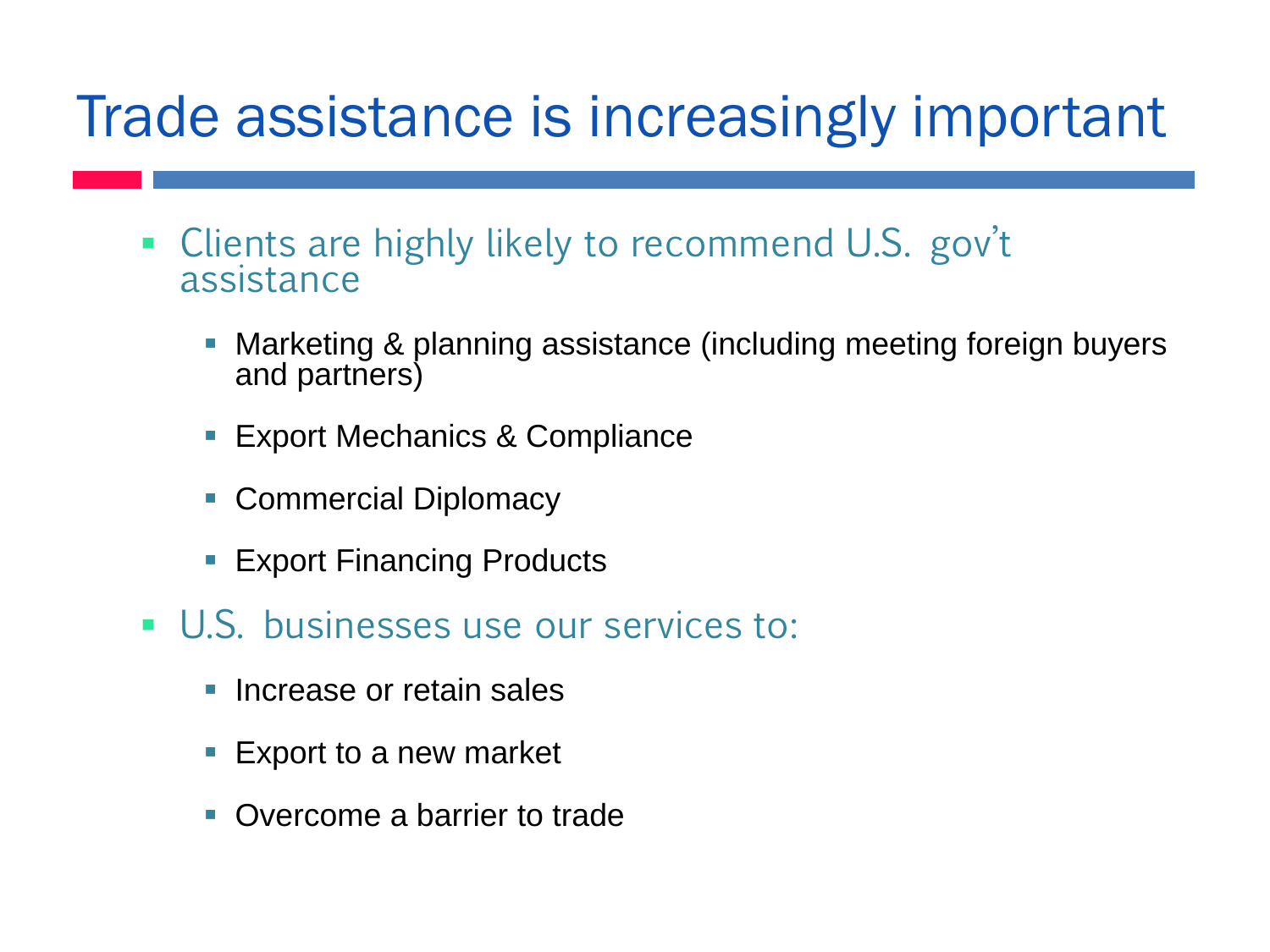# Core Trade Promotion Agencies

- **Commerce:** Market research, market entry and matchmaking, major project advocacy, market access and compliance – U.S. and overseas field.
- **State:** Commercial advocacy, commercial function in many posts, trade promotion initiatives (e.g., Directline, BIDs).
- SBA: Working capital, export express and trade loans, business counseling.
- **EXIM:** Export loan guarantees, export credit insurance, and direct loans to foreign buyers, state and local partnerships.
- OPIC: U.S. investment & know-how in emerging economies: guarantees, project finance, political risk insurance.
- **US Trade and Development Agency: Reverse trade missions, feasibility** studies, conferences, state and local partnerships.
- **E** Agriculture: Services, grants, and financing. Delivered through associations and state regional groups.
- USTR: Trade negotiations and trade agenda outreach. Growing small business agenda.